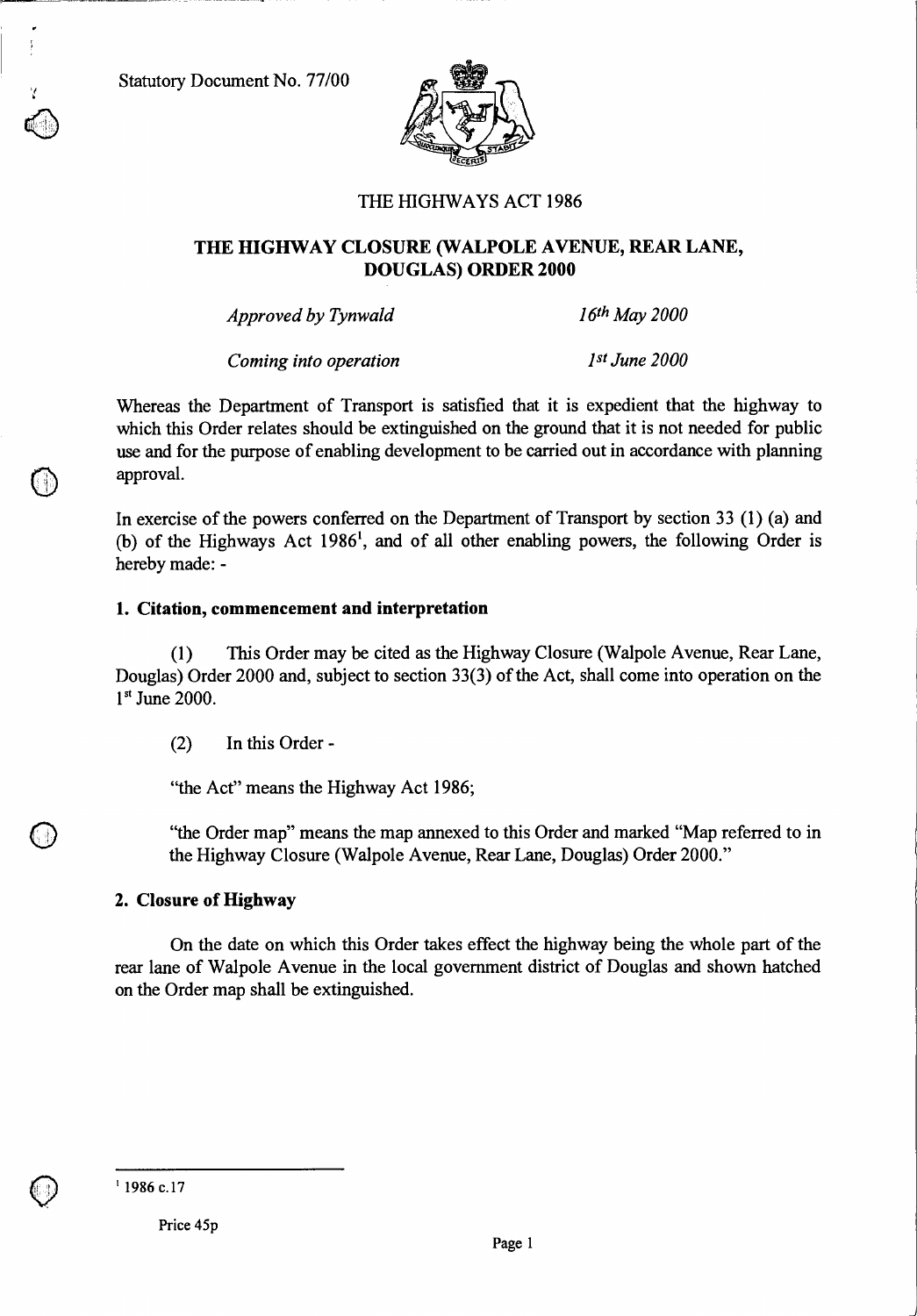$MADE$  30<sup>th</sup> *Mor*ch 2000

**Minister for Transport** 

 $|C|$ 

#### **EXPLANATORY NOTE**

*(This note is not part of the Order)* 

**This Order extinguishes the public right of way over the rear lane of Walpole Avenue, Douglas, shown hatched on the annexed map, on the grounds that it is no longer needed for public use and to enable development to be carried out in accordance with planning approval.** 

**2**